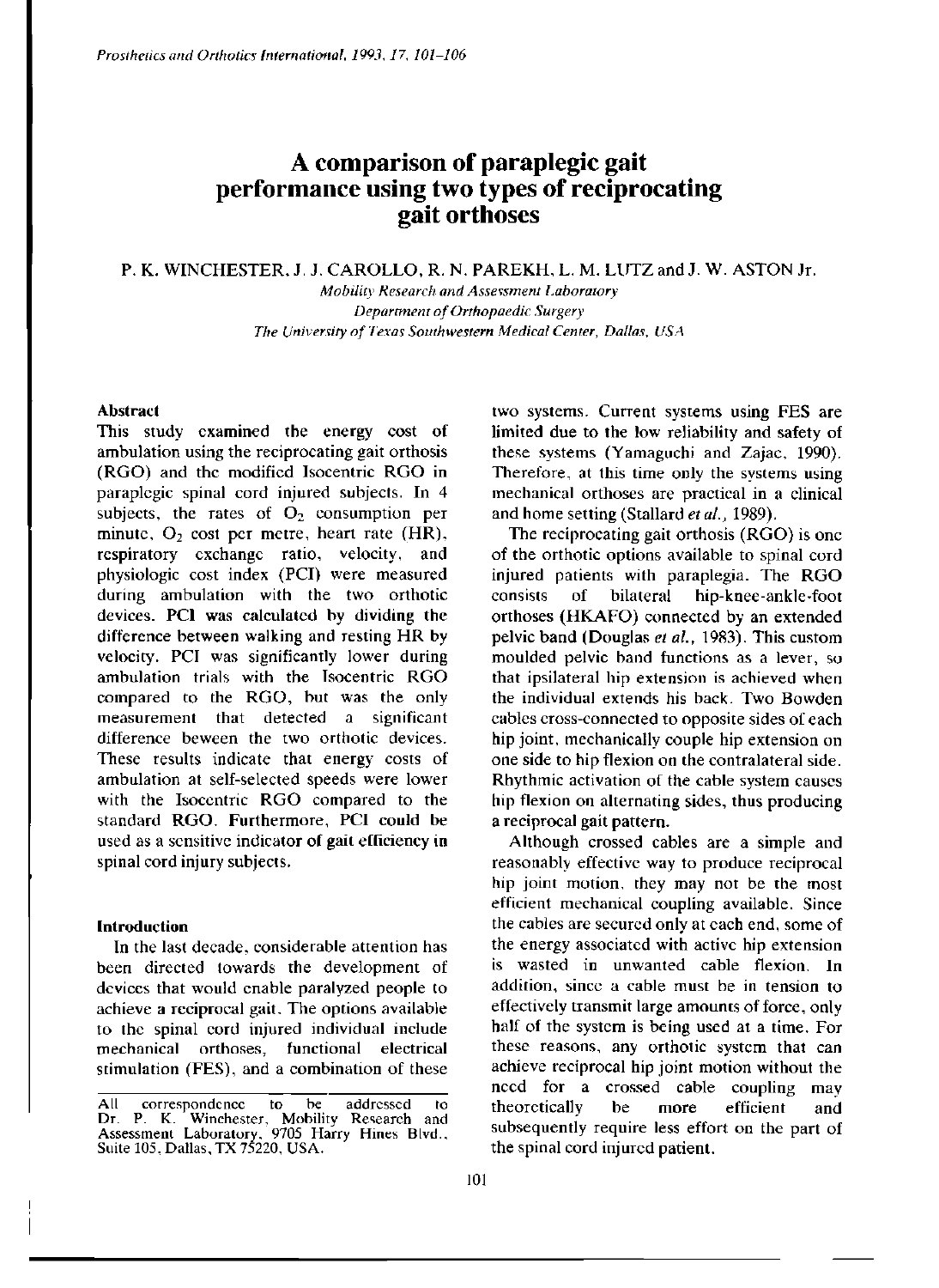Recently, just such a modification of the original RGO has become available (Motloch, 1992). In this system (known as the Isocentric RGO), the crossed Bowden cables used to couple hip extension to contralateral hip flexion are replaced by a centrally pivoting bar and tie rod arrangement. Although apparently more efficient, no prior study has attempted to quantify the relative performance of the two systems on a group of trained subjects.

The extent to which walking with a particular orthosis will be a practical method of mobility is dependent on the engery cost to that individual. Energy expenditure can be estimated by measuring the oxygen consumption in the expired gas. Expired gases can be collected using a Douglas bag, spirometer, or mass spectrometer (Fisher and Gullickson, 1978). All of these methods require a mouthpiece, nose clip, and headgear that are cumbersome and may alter an individual's gait pattern. Measurements of the heart rate (HR) response and the velocity of walking are easily collected and can be used to provide an estimate of the energy cost of gait. MacGregor (1981) introduced the physiologic cost index (PCI) which is the ratio of the HR increase above resting HR to the velocity of ambulation. PCI has been used to demonstrate the difference in energy costs between normal and disabled children (Butler *et al.,* 1984) and in comparing energy costs of spastic diplegic children with and without ankle-foot orthoses (Mossberg *et al.,* 1990). PCI was used recently to assess the gait efficiency of a single spinal cord injured subject ambulating with the RGO and FES (Isakov *et* a*l.,* 1992).

Estimating the energy expenditure of ambulation is essential for assessing the gait efficiency and the differences in orthotic systems in the spinal cord injured individual. Previous studies have demonstrated that the energy expenditure of walking with kneeankle—foot orthoses (KAFO) (Huang e*t al.,*  1979; Chantraine e*t al.,* 1984; Miller *et al.,* 1984; Water *et al.,* 1989) and RGO (Hirokawa *et al.,*  1990) is above normal after a spinal cord injury. Hirokawa and colleagues (1990) reported that ambulation with the RGO is more efficient than<br>ambulating with KAFO's. The energy ambulating with KAFO's. The energy expenditure of walking with the Isocentric RGO has not been determined.

The objective of this study was to determine

the energy cost of paraplegic persons walking with the RGO and with the Isocentric RGO. In addition, the PCI was calculated to determine if PCI alone can be used in future studies as a replacement for direct oxygen measurements.

## **Methods**

# *Subjects*

Four male subjects with paraplegia<br>Inticipated in this study. Criteria for participated in this study. participation were a diagnosis of thoracic paraplegia, at least 2 years post injury, absence of lower limb contractures, and no pressure sores. All subjects were given a physical examination to assess their general health and an orthopedic examination to determine the condition of bones in the lower limb and spine. All subjects read and signed the informed consent form approved by the Institutional Review Board at the University of Texas Southwestern Medical Center at Dallas.

#### *Gait training*

All subjects were fitted with a custom RGO fabricated by a certified orthotist who had prior experience with this device. The RGO was fabricated and fitted according to the Louisiana State University (LSU) guidelines (Douglas *et al.,* 1983), and was aligned so that each of the subjects could stand without upper limb support for approximately one minute. Care was taken to align the uprights so that excessive abduction or adduction was avoided during



Figure 1. The reciprocating gait orthosis (RGO) is shown in (A). An enlarged view of the hip joint and the associated cable assembly of the RGO and the hip joint of the Isocentric RGO is shown in  $(B)$  and  $(C.)$ .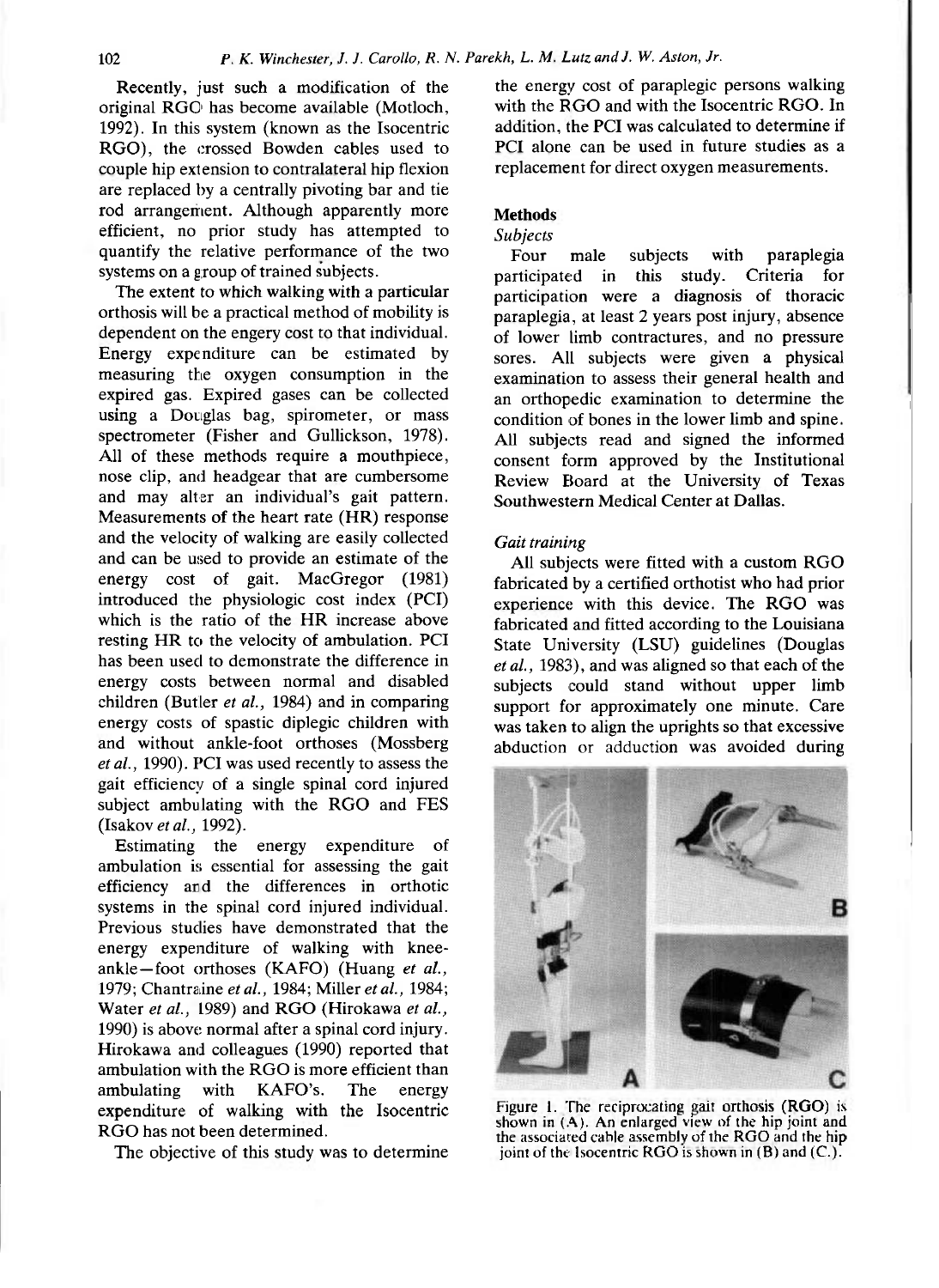swing. Each subject also received an Isocentric RGO hip joint that was made to be interchangeable with the KAFO. Figure 1A illustrates the RGO with the standard reciprocating cable assembly and a close-up view of the standard RGO hip joint (Fig. 1B) and Isocentric RGO hip joint (Fig. 1C).

After being fitted with the orthoses, each subject was scheduled for gait training with a licensed physical therapist. These sessions were scheduled for 2 hours, 2-3 times weekly. Training included donning and doffing the RGO, coming to standing and sitting, and walking on level surfaces. The average time of gait training was  $35\pm7.5$  hours. The majority of the gait training was done with the standard reciprocating cable assembly (RGO=23 hours versus Isocentric RGO=12 hours).

# *Testing procedures*

When the subjects could ambulate independently with a rolling walker for a minimum of 25 metres they were scheduled for two testing sessions with one week. Velocity, cadence, HR  $VO<sub>2</sub>$ , VCO<sub>2</sub>, and respiratory rate were measured during ambulation with the sandard RGO and the Isocentric RGO. The order of testing for the orthotic device was randomized.

HR was monitored continuously with a wireless telemetry device. Two EKG electrodes were placed on the left midclavicular line and on the midsternal line. The transmitter was attached to the electrodes and taped securely to the trunk of the subject. Each subject was fitted with a nose clip, headgear, and a mouthpiece from which a flexible tube was connected to a rolling metabolic cart pushed behind them while they walked. Time was allotted for the subject to get used to the apparatus. HR and respiratory rate were monitored continuously.  $V\Omega_2$  and  $V\Omega_2$  were monitored breath-bybreath.

 $VO<sub>2</sub>$ , VCO<sub>2</sub>, respiratory rate, and heart rate were collected for 5 minutes while the subject sat quietly. These metabolic measures were collected for 3 minutes once the subject stood to establish basal HR and energy expenditure during quiet standing. The subject was then instructed to walk along a 12 metre gait lane at a self-selected velocity. Care was taken to keep the metabolic cart and flexible tube slack so that it did not interfere with the subject's



Figure 2. A subject being measured during a testing session showing the mouthpiece, noseclip, and headgear with the metabolic cart.

locomotion pattern (Fig. 2). At the end of the gait lane, the subject turned immediately and stood at the starting line for 3 minutes. This procedure was repeated for a total of four complete passes. After the final pass, the subject sat down and data were recorded for 3-5 minutes, depending on when measurements returned to the basal resting rate.

### *Data analysis*

Velocity, cadence, and peak respiratory exchange ratio (RER) for each subject were calculated for each pass. The values for HR,  $VO<sub>2</sub>$ ,  $VCO<sub>2</sub>$ , and respiratory rate were also determined. Although metabolic gases were collected for the entire time the patient was walking, only peak  $VO<sub>2</sub>$ , VCO<sub>2</sub> measurements achieved during steady state were used for analysis. Energy expenditure during walking was expressed in two manners; the rate of  $O<sub>2</sub>$ per minute normalized to body weight (ml/kg min) and the  $O_2$  cost per metre normalized to body weight (ml/kg m). PCI was calculated as follows:

$$
PCI (beats/metre) = \frac{(HRw - HRR)}{V}
$$

where:  $HR_w = peak$  HR during walking (beats/min)

 $HR_R$ =peak HR at rest (beats/min)  $V =$ velocity (m/min)

Descriptive statistics included means ±SD were calculated. A one-way multivariate analysis of variance (MANOVA) was used to analyze  $O_2$  rate per minute,  $O_2$  cost per metre, RER, HR, PCI, velocity, and cadence with respect to type of orthoses. Post hoc testing was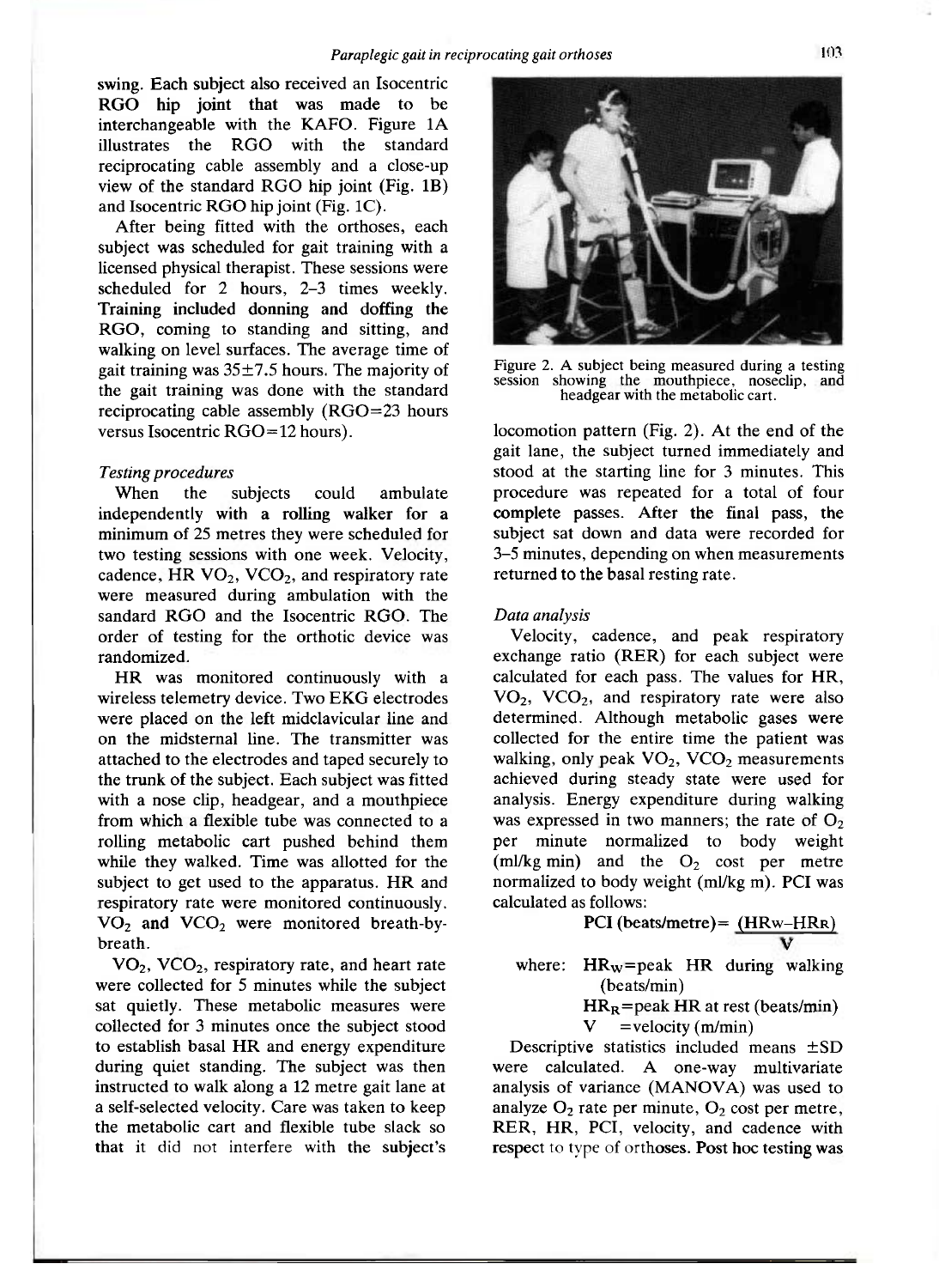| Subject | Age<br>(yrs) | Height<br>(m) | Weight<br>(kg) | Level of<br>Injury | Time since<br>Injury (months) |
|---------|--------------|---------------|----------------|--------------------|-------------------------------|
|         | 36           | 1.83          | 70.31          | T5                 |                               |
|         | 24           | 1.68          | 70.31          | T8                 | 25                            |
|         | 25           | 1.89          | 83.92          | T8                 | 58                            |
|         | 34           | 1.93          | 88.00          | T10                | 33                            |

Table 1. Subject information

conducted to determine which variable demonstrated a significant difference between walking performance in the RGO and Isocentric RGO. Significance was accepted at an alpha level of 0.05.

# **Results**

Subject profiles are summarized in Table 1. The subjects were between the age of 24 and 36 with a mean age of  $29.8 \pm 6.1$  years. The average height was 1.8±0.1 m and weight was  $78.1 \pm 9.2$  kg. The patients selected represented injury levels ranging from T5 to T10 and the average time since the onset of spinal cord injury was 35.7±15.2 months. Two subjects were complete paraplegics and the other two subjects were motor incomplete paraparetics.

The mean  $\pm$ SD for measurements of gait performance are given in Table 2. The mean PCI for ambulation with the RGO was  $3.61\pm0.66$  beats/metre compared to  $2.56\pm0.47$ beats/metre with the Isocentric RGO. This difference in PCI during ambulation was significantly different between orthotic types (P=0.04). PCI decreased  $28.01 \pm 13.49\%$  during ambulation with the Isocentric RGO compared to ambulation with the standard RGO. All other parameters of gait performance except for RER were consistently better with the Isocentric RGO, but the differences were not statistically significant at the alpha level of 0.05.

Table 2. Measurements of gait performance with the RGO and Isocentric RGO

|                               | RGO            | Isocentric<br>RGO |
|-------------------------------|----------------|-------------------|
| $O2$ rate (ml/kg min)         | $14.2 \pm 1.8$ | $13.0 \pm 1.4$    |
| O <sub>2</sub> cost (ml/kg m) | $1.1 \pm 0.3$  | $1.0 + 0.1$       |
| <b>RER</b>                    | $1.1 \pm 0.1$  | $1.2 + 0.2$       |
| HR (beats/min)                | $145 + 23$     | $144 + 20$        |
| PCI (beats/m)                 | $3.6 \pm 0.7$  | $2.6 \pm 0.5*$    |
| velocity (m/min)              | $12.7 \pm 1.9$ | $13.5 \pm 2.1$    |
| cadence (steps/min)           | $30.3 \pm 6.2$ | $31.3 \pm 7.9$    |

Values are mean±SD\*

indicates significant difference ( $p=0.04$ ) between the RGO and isocentric RGO.

# **Discussion**

The extent to which walking will be a practical method of mobility after spinal cord injury is dependent on the energy costs involved in ambulation. Several researchers have measured the energy cost of walking by spinal cord injured subjects in bilateral KAFOs (Huang *et al.,* 1979; Chantraine e*t al.,* 1984; Miller *et al.,* 1984; Water e*t al.,* 1989) but only one study has measured oxygen consumption during ambulation with RGO (Hirokawa *et al.,*  1990). Hirokawa *et al.* (1990) measured the total  $VO<sub>2</sub>$  during cadence controlled walks in 6 subjects ambulating with RGO. The energy expenditures per minute and per metre were then calculated. Correlating the energy expenditure to velocity, Hirokawa *et al.* (1990) ranked the orthotic systems and concluded that at slow speeds the energy cost of ambulating with the RGO was less than the costs of ambulating with a KAFO or with the Hip Guidance Orthosis (Parawalker). No analysis beside the ranking was performed that demonstrated if the energy expenditure between orthoses was significantly different. Furthermore, the type of walking assistive device the subjects used was not a controlled factor.

Hirokawa *et al.* (1990) reported a preferred walking speed of 0.208 m/sec (12.48 m/min.) for 6 paraplegic persons ambulating with the RGO. This is very similar to the velocity reported in this study; 12.71 and 13.54 m/min. for the RGO and Isocentric RGO, respectively. Using the HR and velocity data presented in the Hirokawa *et al.* (1990) study, the authors of this paper calculated the PCI of 3.61 beats/metre for their group of subjects. This is the same value found for the subjects in this study ambulating with the RGO. Isakov *et al.* (1992) recently used PCI to evaluate performance of walking in a T4 spinal cord injured individual. They reported a PCI of 2.55 beats/metre in their subject ambulating with an RGO. This value is considerably lower than the mean value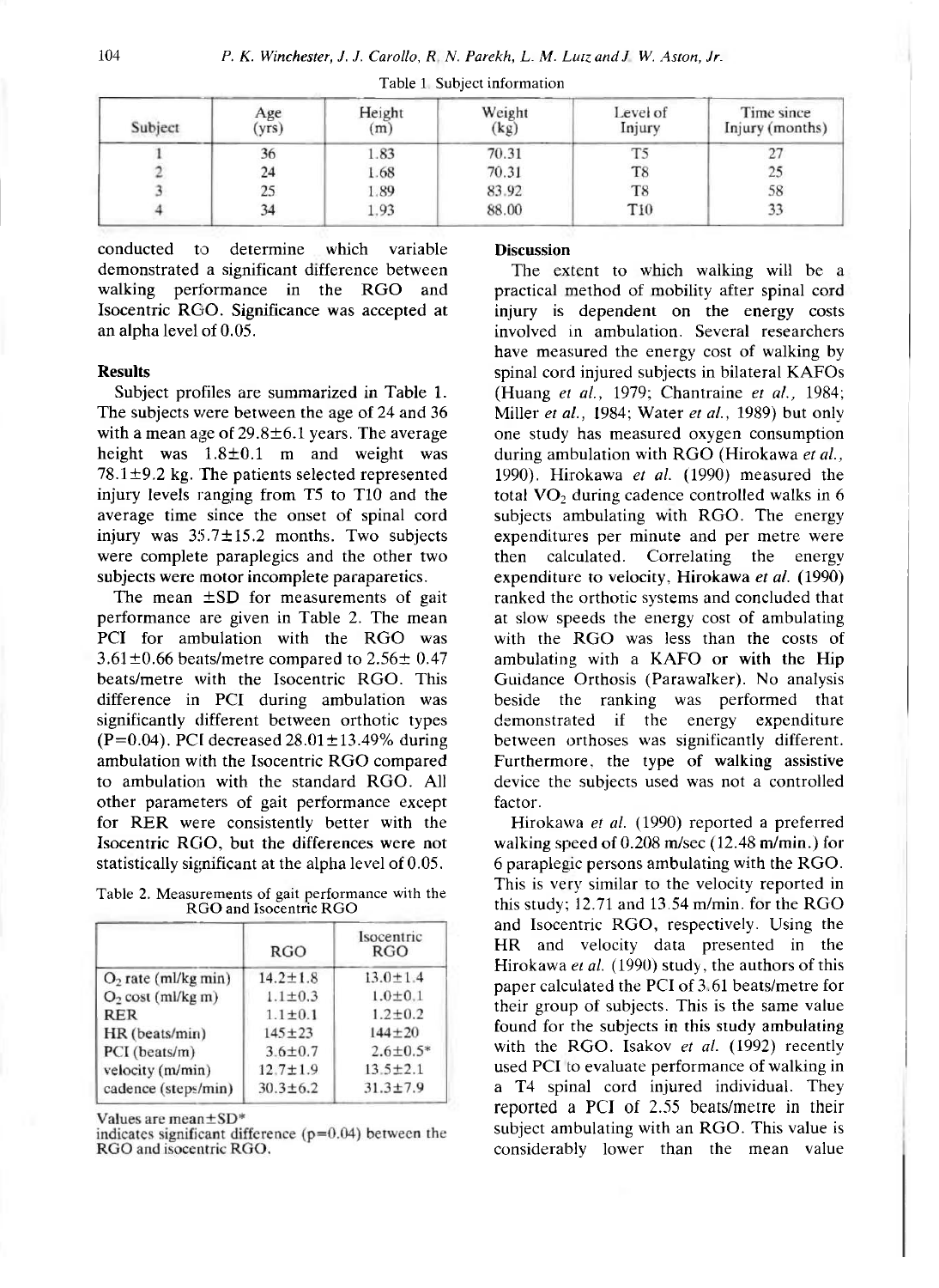reported in this study. This difference could be due to the length of training with the RGO. Their subject had been ambulating with the RGO for two years and averaged 8 hours/week of gait training.

A significant reduction in the PCI was found in the group of subjects in this study when the standard RGO hip joint was replaced by the Isocentric RGO hip joint. Caution must be exercised when a conclusion is based on a small sample size, however, subjective reports from the subjects included that they felt less fatigued when walking with the Isocentric RGO.

Although a decrease in the  $O_2$  rate per minute and the  $O_2$  cost per metre was observed, these two methods of expressing energy expenditure were not statistically different between orthotic devices. One reason for this may be the small sample size. However, an  $O<sub>2</sub>$ recording system that requires a face mask, nose clip, and tethered cart may be so disruptive to the subject that the oxygen consumption measurements may not be representative of the true energy requirements of walking. It has been observed that face masks can block a test subject's vision. This is not a problem for normal subjects, but in certain disabilities where proprioception and kinesthesia are absent or impaired, subjects may have to rely upon visual feedback for foot placement during gait. In the earlier stages of this study an attempt was made to use a face mask that covered both the nose and mouth but the collection apparatus had to be modified to allow the subjects a better visual field. The allow the subjects a better visual field. The and advantages of using measurements of FIR and velocity to estimate energy expenditure in paraplegic individuals is that it eliminates the use of mouthpieces and nose clips that the patients may find cumbersome or functionally interfering. Furthermore, it does not require<br>the use of expensive gas collection apparatus.

This study demonstrated that PCI can be used as a tool in the assessment of gait efficiency in spinal cord injured subjects. Combining a physiological measurement (HR) with a functional measurement (velocity) may make PCI a more sensitive measure for detecting small but significant differences in energy expenditure. Previous investigators have used PCI as an assessment tool in normal (MacGregor, 1981), disabled children (Butler *et al.,* 1984; Mossberg *et al.,* 1990), and paraplegic

subjects (Bowker *et al.,* 1992; Isakov *et al.,*  1992). Isakov *et al.* (1992) reported a dramatic reduction of PCI values in a spinal cord injured subject ambulating with RGO and FES compared to ambulating with just the RGO. Only minimal changes were observed in other parameters of gait performance such as cadence, velocity, and step length. A slight improvement is reported here in velocity and cadence with the Isocentric RGO, however, these measurements do not reflect changes in the energy demand of walking.

In this study, it is reported that modifying the standard RGO by exchanging the cables for an isocentric bar resulted in a significant reduction in the PCI of spinal cord injured individuals. Future studies incorporating kinematic analyses of gait with the RGO and the Isocentric RGO may provide insight that will continue to improve the design and function of this orthotic device.

#### **Acknowledgements**

We thank all the individuals who took the time to participate in this study and the cooperation of the spinal cord injury staff at Dallas Rehabilitation Institute in Dallas, TX.

We gratefully acknowledge the assistance of Bill Carlton, C.O. of Dallas Prosthetic and Orthotic Center and The University of Texas Prosthetic and Orthotic Program in the fabrication and fitting of the orthoses.

This research was supported in part by the Texas Advanced Technology Program under Grant No. 003660-102 and a grant from the Southwestern Medical Foundation.

#### **REFERENCES**

- **BOWKER P, MESSENGER N, OGILVIE C, ROWLEY D (1992) .** Energetics of paraplegic walking. *J Biomed Eng* **14 , 344-350 .**
- **BUTLER** P, **ENGELBRECHT M, MAJOR** RE , **TAIT JH, STALLARD J, PATRICK JH (1984). Physiological cost** index of walking for normal children and its use as an indicator of phvsical handicap. *Dev Med Child Neurol* **26,607-612 .**
- **CHANTRAINE A, CRIELAARED JM, ONKELINX A , PIRNAY** F **(1984) .** Energy expenditure of ambulation in paraplegics: effects of long term use of bracing. *Parplegia* **22 , 173-181 .**
- **DOUGLAS** R, **LARSON** PF, D'**AMBROSIA** R, **MCCALL <sup>R</sup> E (1983) .** The **LS U** reciprocating gait orthosis *Orthopedics* **6 , 834—838 .**